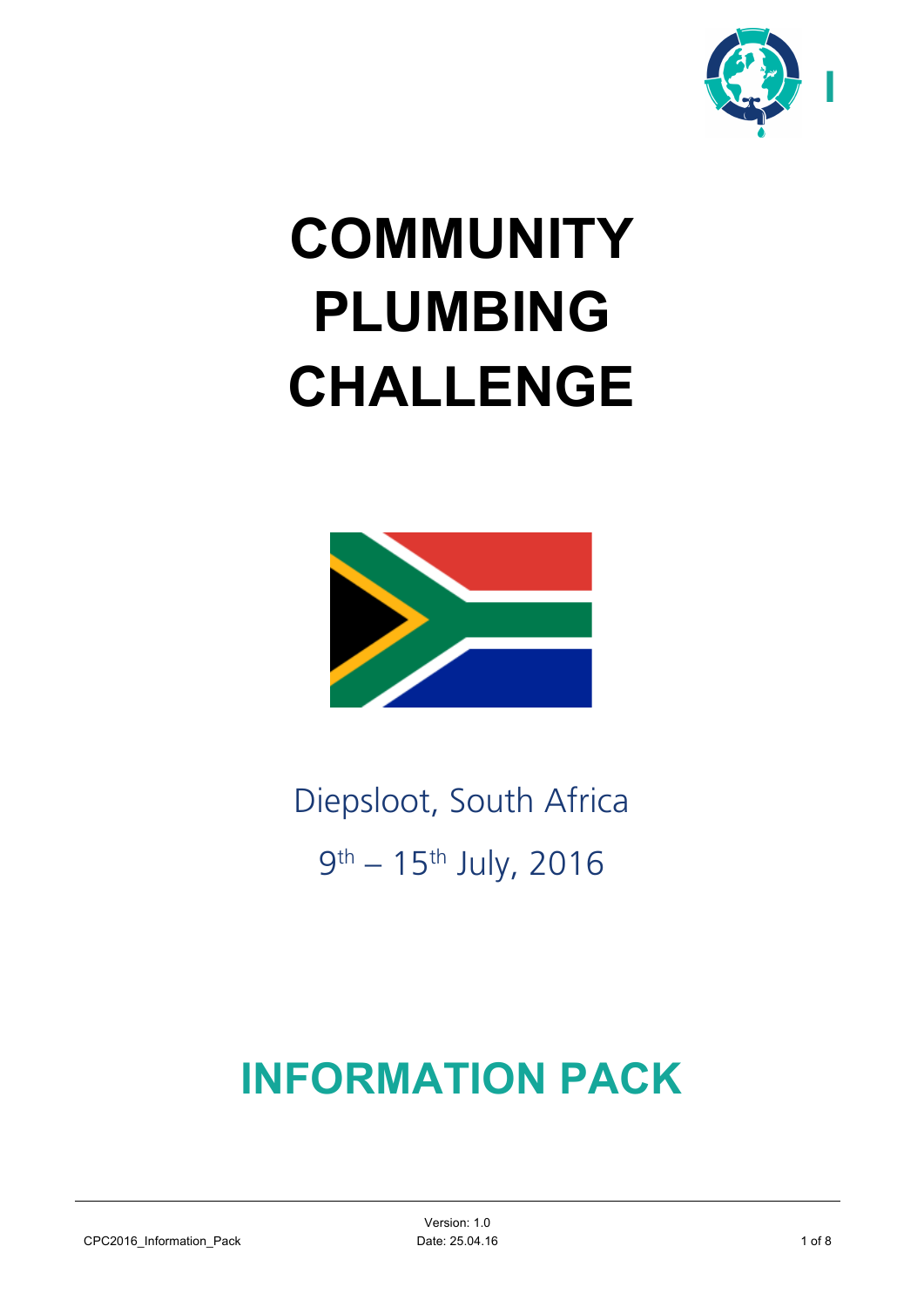

### **INTRODUCTION**

### **WELCOME TO DIEPSLOOT**



#### **Welcome to our township home of Diepsloot!**

We at WASSUP (the Water, Amenities and Sanitation Services Upgrade Programme) and DACN (the Diepsloot Arts and Culture Network) will be your hosts for the CPC 2016 programme, and are very happy for you to visit and share your ideas for solutions to the problems we are facing in our communal sanitation.

Diepsloot is our home: we will share with you our love for our home, and hopefully you will learn to love it with us. We celebrate life, especially because life is sometimes tough. Our streets and our spaces are alive with spoken word, hip-hop, visual arts and performance.

The conditions we battle are not unique across Southern Africa, however every location brings a certain uniqueness to the challenge. In the instance we find ourselves todays, and have been in for some time, our challenge is plumbing. For example, the area of Diepsloot where we work – known as 'Extension 1' – has a waterborne sanitation system where anywhere between 13–35 households share each single ablution facility. In other areas of Diepsloot people have access to drop-toilets, and in other areas people have no access to toilets at all.

For WASSUP, work is tough. There is no electricity, often the water is turned off, streets are hard to access with running sewerage and overflowing storm water drains. We don't always have funding, and we have to work hard to keep up the maintenance, without which high volume use turns toilets into useless structures. But we keep going because we believe adequate sanitation is a human right.

For DACN work is also tough, but fun. We try to source funding for arts programs with a particular focus on programs for our youth, directing their energy towards productive pursuits. Our visual artists are talented, but it is often hard to find opportunities for them. We hold performance programs such as 'Arts In Action' to showcase the talent we have here in Diepsloot – which this year will be held in association with the Community Plumbing Challenge event, building up to the annual Mandela Day celebrations.

We look forward to you joining us here and sharing your ideas, skills, thoughts, culture, language… and at the end of it, a hard-earned beer!

#### **See you in July!**

#### **WASSUP + DACN**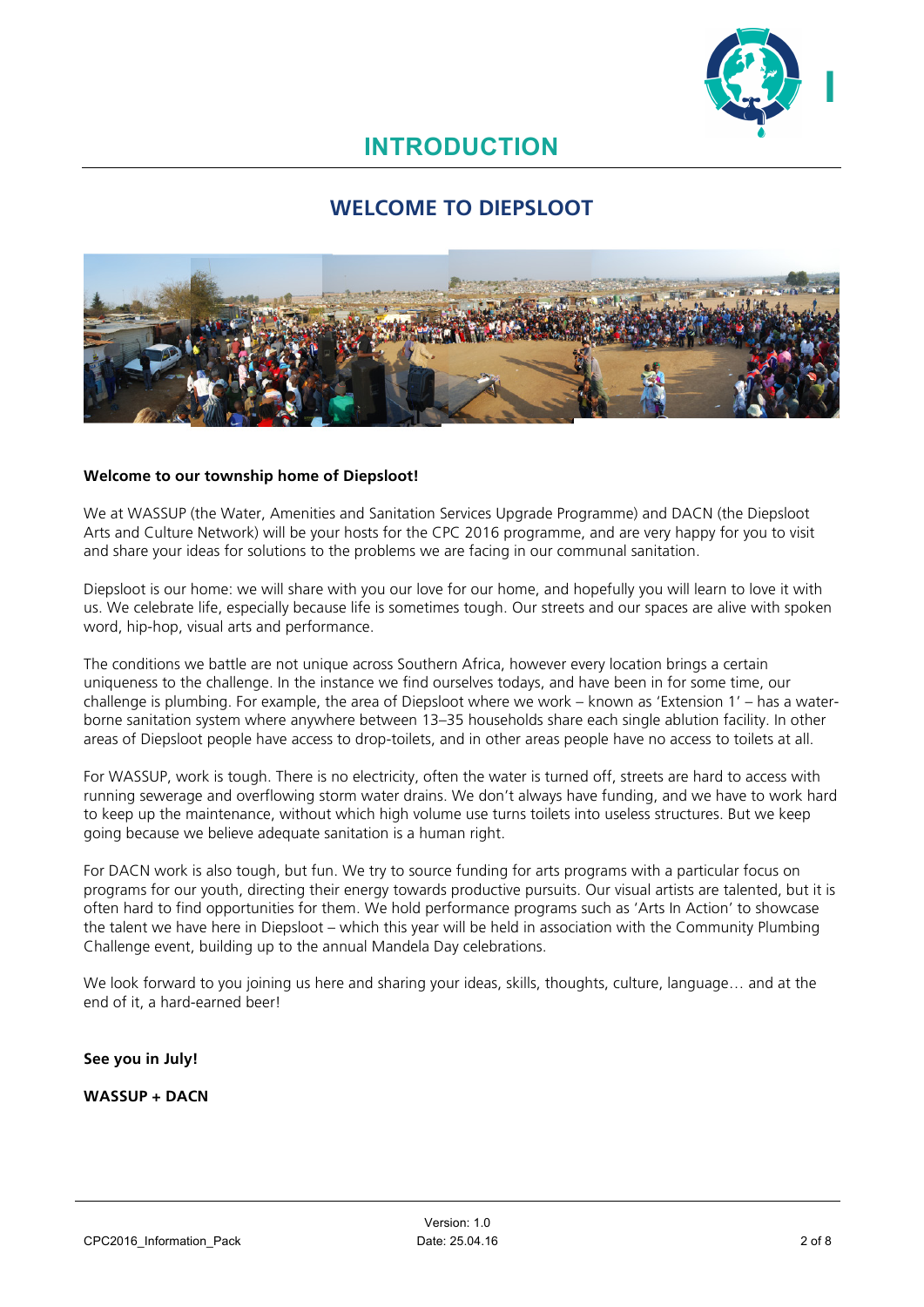

### **TEAMS**

### **ROLES AND RESPONSIBILITIES**

Community Plumbing Challenge 2016 will combine multi-discipline Teams, with a cross-section of expertise expanding on the skills pathway and career options for Plumbing apprentices and professionals in South Africa, and around the world. Teams will work in close collaboration with the WASSUP group during their time in Diepsloot.

Each Team must have Members with one or a combination of the following technical skills:

#### **Plumber (2 persons)**

These Team Members…

- Are responsible for hands-on plumbing installation during the Challenge, including (but not limited to) pipework, taps, pan, cistern and water.
- Must inform design and planning work from a plumbing perspective.

#### **Metal Fabricator/Welder (1 person)**

This Team Member…

- Is responsible for hands-on fabrication and welding during the Challenge, including (but not limited to) construction of door, plus lock and catch mechanism.
- Must inform design and planning work from a fabrication perspective.

#### **Architect/Engineer (1 person)**

This Team Member…

- Is responsible for research and advice on fixtures and fittings fit for purpose to deliver a durable, low maintenance and cost effective facility.
- To work collaboratively with the Team to develop robust detailing for the overall installation.
- Oversee documentation and communication of ideas/solutions, using appropriate software and in collaboration with the Digital Fusion Design Hub.

Each team should have four Team Members on site, combining in the most effective way to represent each of the skill sets described above. The composition of the Team and balance of roles is at the discretion of respective Team Leaders/Organizers.

All Team Members will contribute to community group presentations

#### **Age limit**

Team Members should not be older than 28 years in the year of the CPC, i.e. in 2016. This means that an individual's birthday must be on or after 1<sup>st</sup> January 1988, and not before. Should any Team wish to include a person who is an exception to this rule, we invite them to contact the CPC Organizing Team to discuss.

#### **Team Leaders (2 persons)**

Team Leaders are the primary contact for the Team in the lead up to the CPC, and chief representatives for the Team when in South Africa. Additional roles and responsibilities will be assigned to Team Leaders onsite, in order to form a collaborative group, and this will be organized in the lead up to the event.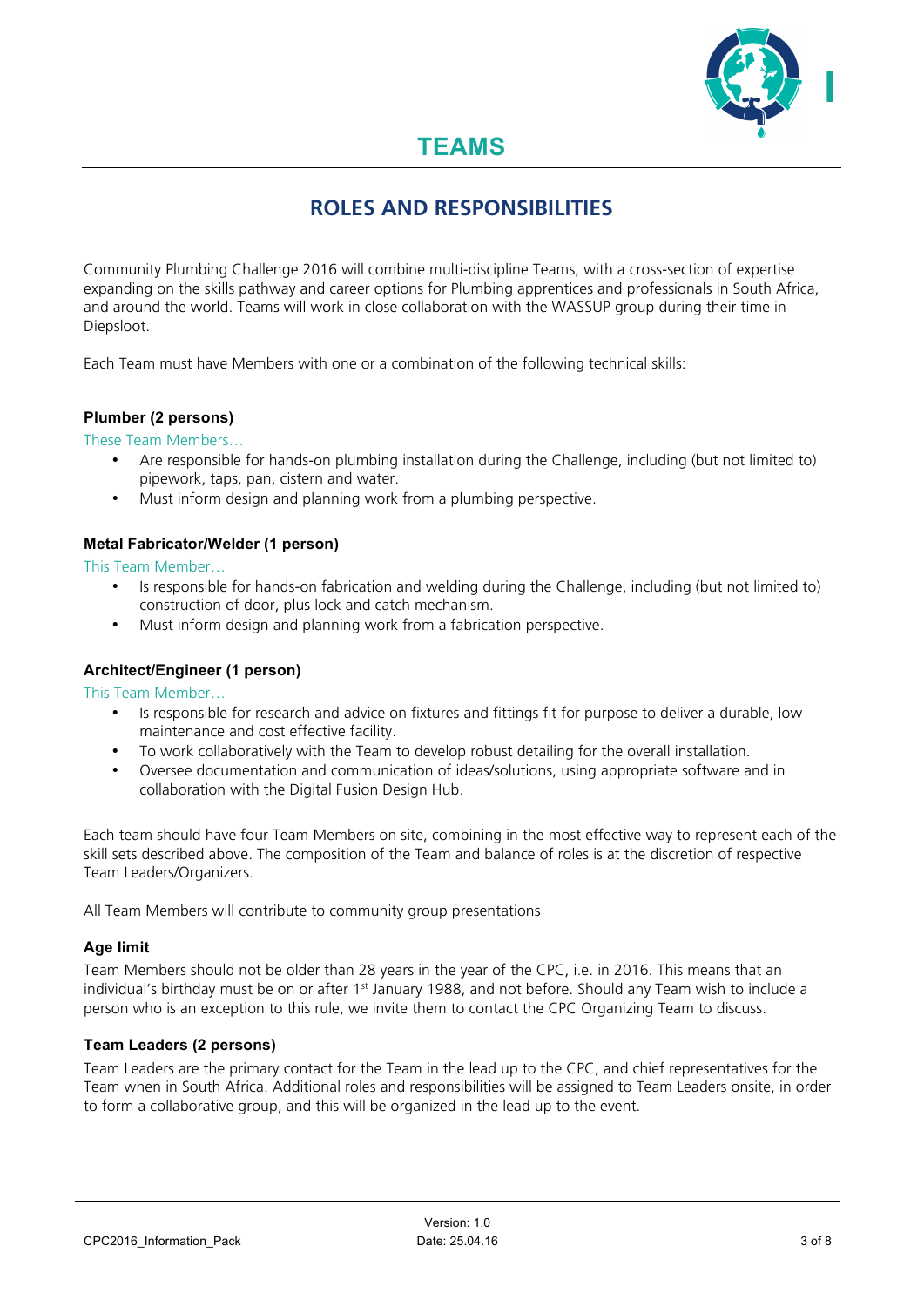

### **SCHEDULE**

### **PRE-WORK: MAY TO JULY, 2016**

| <b>DATE</b>    | <b>TIME</b> | <b>DETAILS</b>                                                                                                                                                                                  |
|----------------|-------------|-------------------------------------------------------------------------------------------------------------------------------------------------------------------------------------------------|
| End April 2016 | n/a         | Brief release.                                                                                                                                                                                  |
|                |             | Information Pack release.                                                                                                                                                                       |
| May 2016       | Ongoing     | CPC Organizing Team on standby for all questions and queries.                                                                                                                                   |
|                |             | Announcement of awards and special prizes.                                                                                                                                                      |
| Fri 27.05.16   | End of day  | <b>Deadline</b> for confirmation of Team participation.                                                                                                                                         |
| Mon 30.05.16   | Ongoing     | Online introductions and briefing sessions for Teams begin.                                                                                                                                     |
|                |             | Draw to reveal toilet unit pairs assigned to each Team (each Team to<br>be provided with two units from the group of fourteen units replaced<br>by the WASSUP/Healthabitat team in March 2016). |
| Fri 24.06.16   | End of day  | Deadline for Procurement Lists (to be discussed case-by-case, above)                                                                                                                            |
| Fri 24.06.16   | End of day  | <b>Deadline</b> for Brief submission (Part 1)                                                                                                                                                   |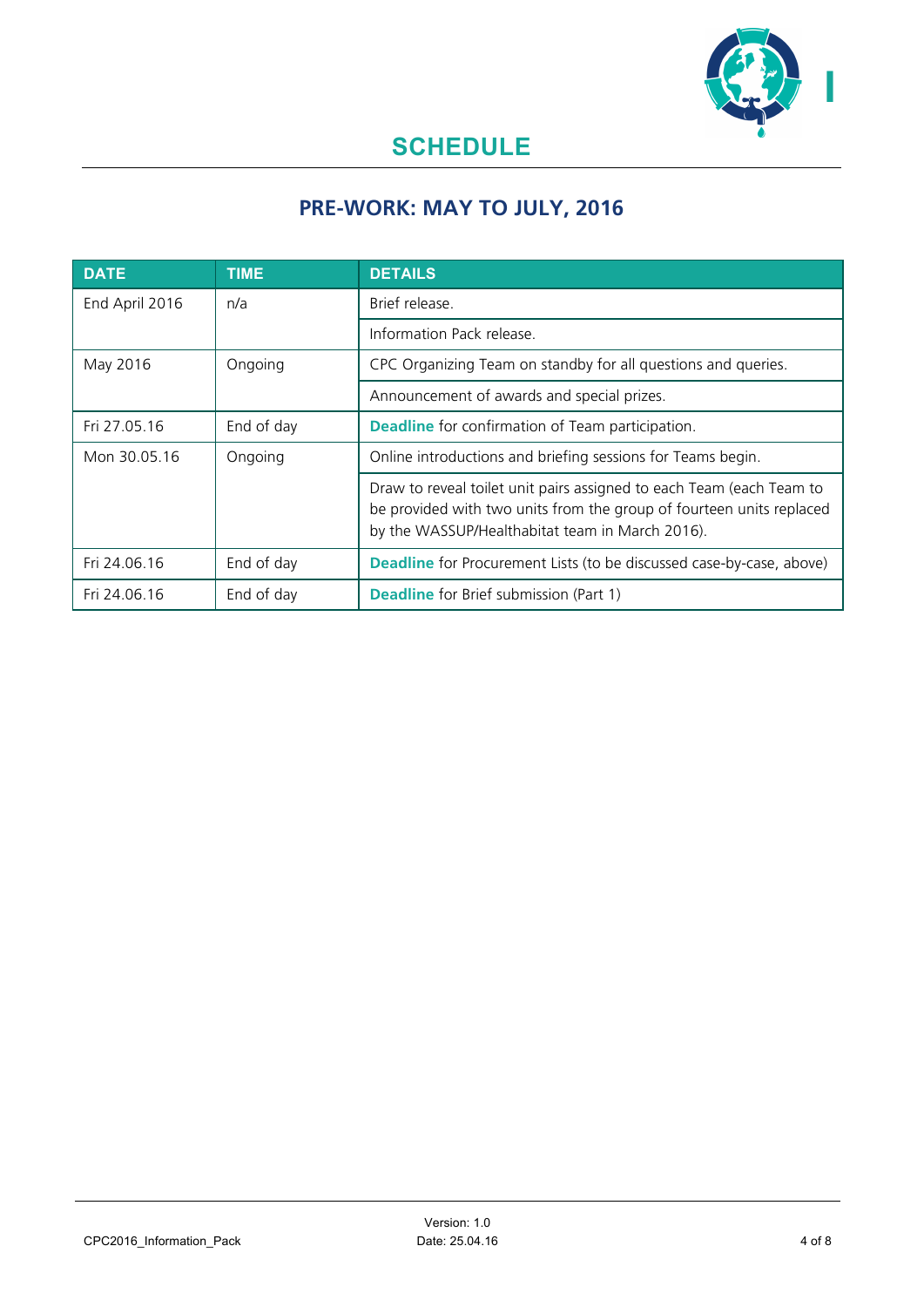

### **SCHEDULE**

### **EVENT: 9–15 JULY, 2015**

| <b>DATE</b>              | <b>TIME</b> | <b>DETAILS</b>                                                       |
|--------------------------|-------------|----------------------------------------------------------------------|
| Fri 08.07.16             | All day     | Team arrivals, Johannesburg                                          |
| Sat 09.07.16             | AM          | Team arrivals complete                                               |
|                          | Afternoon   | Familiarization visit and site inspection, Diepsloot                 |
|                          | Evening     | Welcome reception and Team dinner at Venue TBC                       |
| Sun 10.07.16<br>(Day 1)  | All day     | Onsite at Diepsloot CPC Hub. Briefing and tasks (part 1)             |
|                          | All day     | Event open to public and local residents.                            |
|                          | Evening     | Team free time (own dinner arrangements)                             |
| Mon 11.07.16<br>(Day 2)  | All day     | Onsite at Diepsloot CPC Hub. Briefing and tasks (part 1 cont, and 2) |
|                          | All day     | Event open to public and local residents.                            |
|                          | Evening     | Team free time (own dinner arrangements)                             |
| Tue 12.07.16<br>(Day 3)  | All day     | Onsite at Diepsloot CPC Hub. Briefing and tasks (part 3)             |
|                          | All day     | Event open to public and local residents.                            |
|                          | Evening     | Team free time (own dinner arrangements)                             |
| Wed 13.07.16<br>(Day 4)  | All day     | Onsite at Diepsloot CPC Hub. Briefing and tasks (part 5)             |
|                          | AM          | Team A install units in Diepsloot location TBC (part 4)              |
|                          | Afternoon   | <b>Cultural Excursion TBC</b>                                        |
|                          | Evening     | Team dinner at Venue TBC                                             |
| Thur 14.07.16<br>(Day 5) | All day     | Onsite at Diepsloot CPC Hub. Briefing and tasks (part 5 cont.)       |
|                          | AM          | Team B install units in Diepsloot location TBC (part 4)              |
|                          | <b>PM</b>   | Team C install units in Diepsloot location TBC (part 4)              |
|                          | Evening     | Team free time (own dinner arrangements)                             |
| Fri 15.07.16<br>(Day 6)  | All day     | Onsite at Diepsloot CPC Hub. Briefing and tasks (part 5 cont.)       |
|                          | AM          | Team D install units in Diepsloot location TBC (part 4)              |
|                          | PM          | Team E install units in Diepsloot location TBC (part 4)              |
|                          | Evening     | Farewell Presentation and Team dinner at Venue TBC                   |
| Sat 16.07.16             | All day     | Team departures, Johannesburg                                        |

### **Detailed daily Schedule will be communicated to Team Leaders in June 2016.**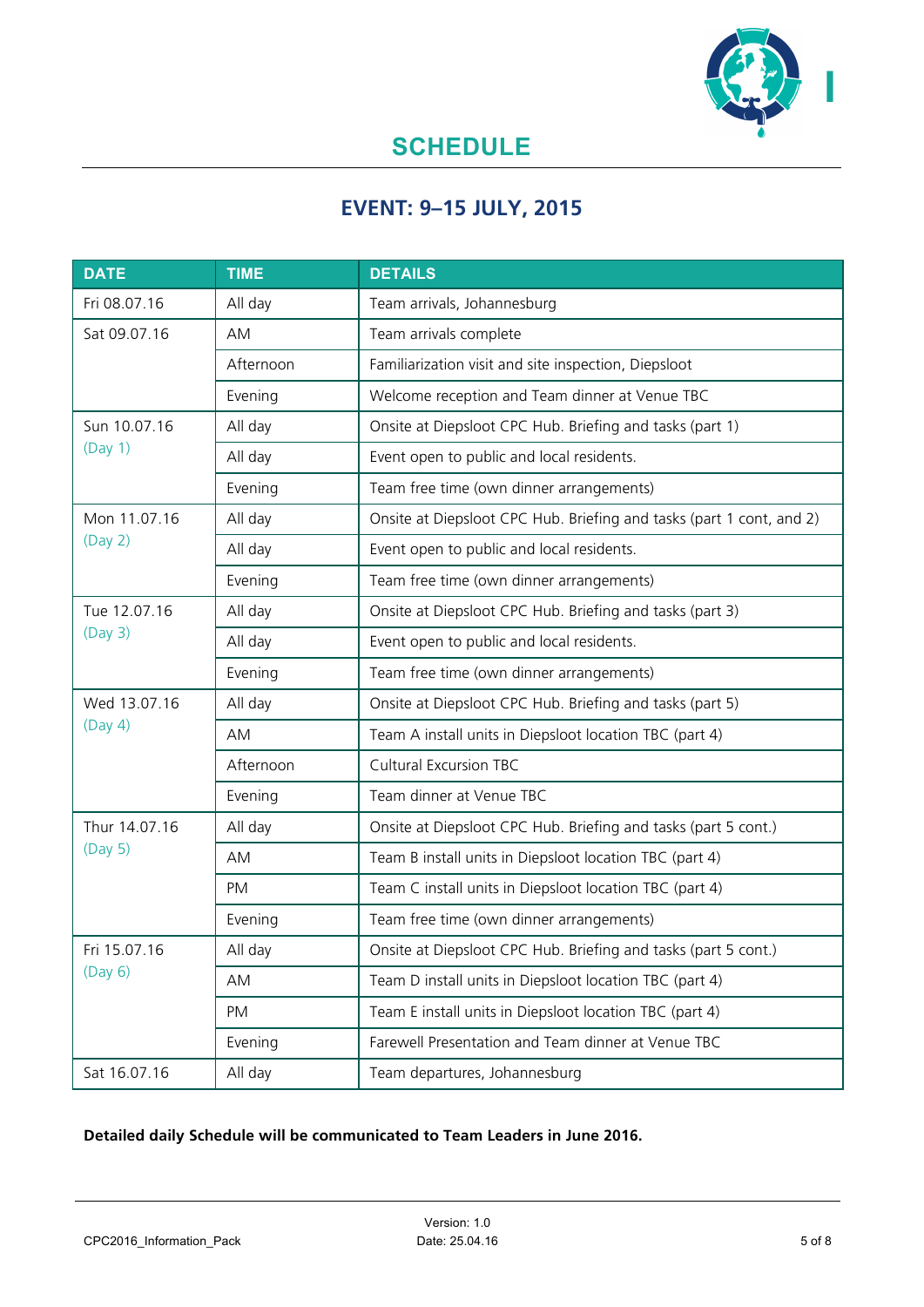

### **ASSESSMENT**

### **OVERVIEW**

WASSUP will be the lead assessors of all work submitted, supported by the Community Plumbing Challenge Organizing Team as and when appropriate.

Based on feedback from the 2015 event in Nashik, India, for the 2016 event in Diepsloot we are proposing that Teams will contest a range of awards that recognise various technical tasks and creative aspects of the Brief, rather than following an assessment scheme that identifies a single 'winner'.

These awards will be presented by various stakeholders/groups involved in the project, and may include (but are not limited to):

- Sanitation Studio Award (best Team engagement, best Team to work with), presented by WASSUP.
- People's Choice Award (a public vote, ongoing throughout the week, presented to a favourite Team or individual) presented by DACN
- Healthy Living Environment Award (best architectural approach considering the 9 Healthy Living Principles) presented by Healthabitat.
- Sustainable Design Award (best use of software and ITC resources) presented by Autodesk.
- Plumbing Prize (best application of Plumbing in the event) presented by IAPMO/World Plumbing Council.

Finally, an award for the best performing new units installed after approx. 2 months trial in Diepsloot (mid-July to mid-Sept) will be announced at the World Plumbing Conference in Cape Town between 14–15 Sept, 2016.

Further details regarding awards and special prizes up for grabs during Community Plumbing Challenge 2016 will be communicated to Teams between May and July.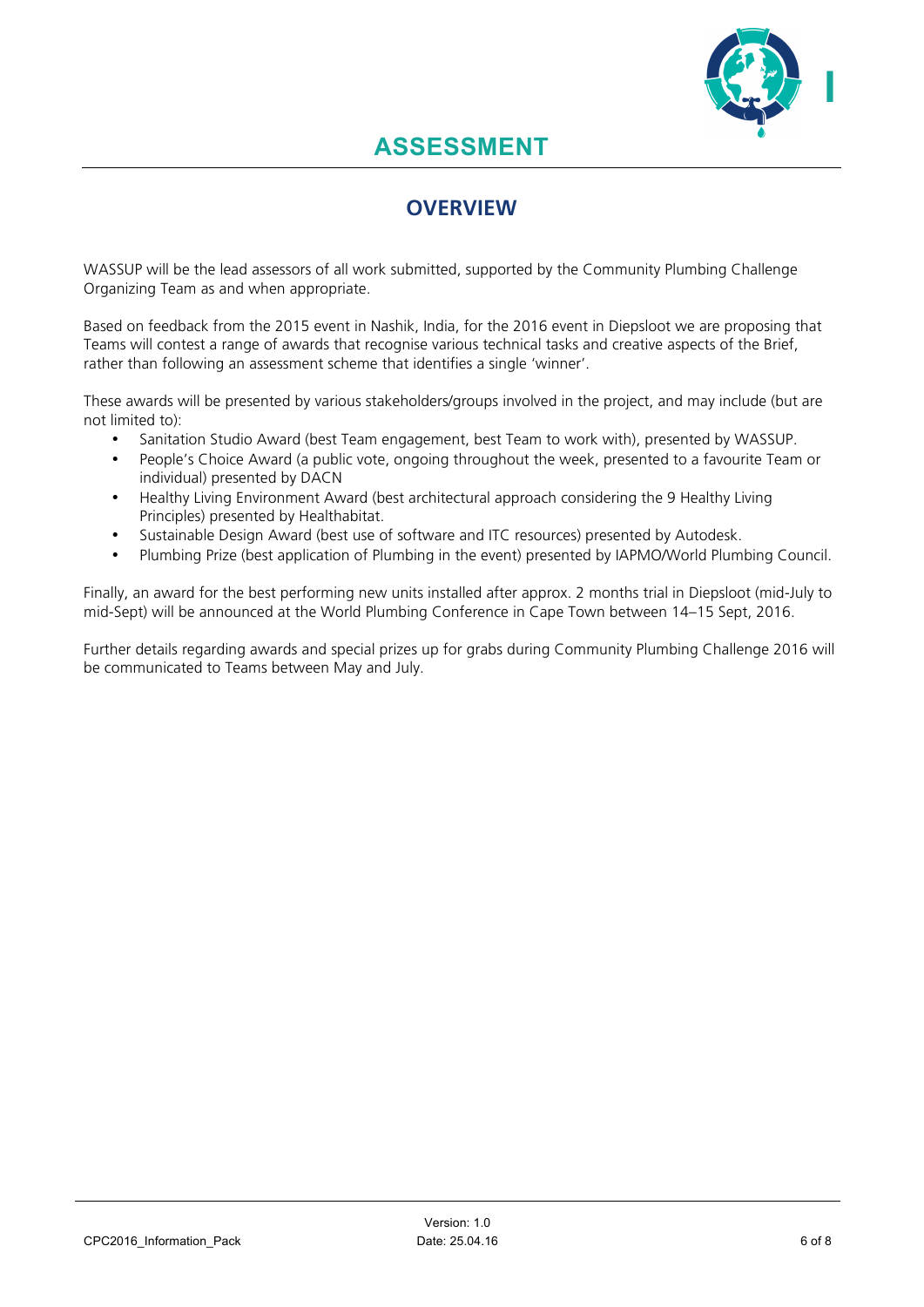

### **LOGISTICS**

### **OVERVIEW**

### **Accommodation**

Teams will be based at Indaba Hotel, Spa & Conference Centre.

Address: William Nicol Drive & Pieter Wenning Road, Fourways, Johannesburg, 2021, South Africa Phone: +27 11 840 6600 Website: http://www.indabahotel.co.za/

Single room: ZAR 1,090 per room per day, bed and breakfast. VAT included, excluding 1% bed levy (standard government tax).

Double/Twin room: ZAR 1,500 per day, bed and breakfast. VAT included, excluding 1% bed levy (as above).

### **Transport**

Teams to organize own transport from Airport to Indaba Hotel. Daily travel to and from Diepsloot CPC Hub is covered and organized by CPC Organizing Team.

### **Currency**

The currency in South Africa is Rand. Typical Exchange rate is ZAR 100 : USD 7 : AUD 9 : GBP 4.80 : EUR 6:20

### **Voltage and Electrical Plug**

The voltage in South Africa is 220–240 Volts. The electrical outlet and plug are as below:



### **Tools**

Construction work will be carried out on site. Larger tools for this work will be supplied by the CPC Organizing Team. Other specific hand tools will need to be supplied by Team Members.

A list of necessary tools and personal protective equipment will be developed in discussion with Teams, and shared among the full group during June.